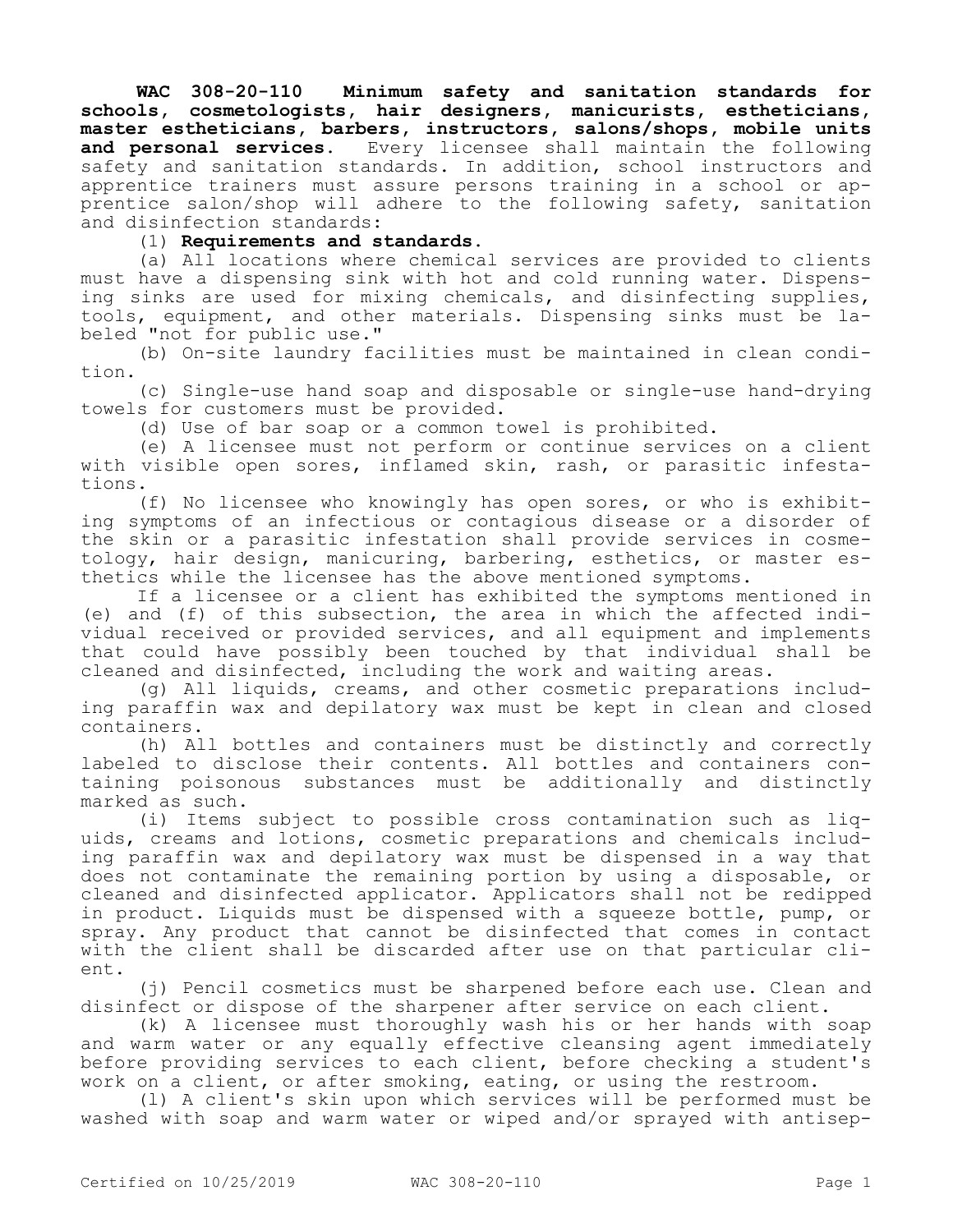tic or waterless hand cleanser approved for use on skin before a service.

(m) After service on each client, hair and nail clippings must immediately be placed in a closed covered waste container.

## (2) **Articles in contact with a client.**

(a) A neck strip or towel must be placed around the client's neck to prevent direct contact between a multiple use haircloth or cape and the client's skin, and must be in place during entire service.

(b) All items, which come in direct contact with the client's skin that do not require disinfecting, must be discarded after each use.

## (3) **Materials in contact with a client.**

(a) Paraffin wax and depilatory wax must be covered in a manner to prevent contamination except during the waxing service, and maintained at a temperature specified by the manufacturer's directions.

(b) Paraffin wax and depilatory wax must be dispensed in a way that does not contaminate the remaining portion by using one of the following methods:

(i) Use a new spatula each time wax is removed from the pot;

(ii) Apply wax directly onto a disposable strip;

(iii) Use one dedicated spatula to remove wax from the pot, and then spread the wax with a second spatula. The first spatula should never come in contact with either the client's skin or the second spatula; or

(iv) Separate a quantity of wax from the main wax pot to use on a single client; this quantity should be placed in a small single-use container. Double-dipping is allowed from a single client-use container.

(c) All used wax that has been in contact with a client's skin shall not be reused under any circumstances and shall be disposed of immediately after each use.

(d) All wax pots shall be cleaned and disinfected according to manufacturer's directions. No applicators shall be left standing in wax at any time.

(4) **Chemical use and storage.**

(a) When administering services to a client that involve the use of chemicals or chemical compounds, all licensees must follow safety procedures according to manufacturer's directions or safety data sheets (SDSs), to prevent injury to the client's person or clothing.

(b) Salon shops, personal service, mobile units and schools shall have in the immediate working area access to all safety data sheets (SDSs) provided by manufacturers for any chemical products used.

(c) Flammable chemicals must be stored away from potential sources of ignition.

(d) Chemicals which could interact in a hazardous manner such as oxidizers, catalysts, and solvents, must be stored per manufacturer's instruction.

(e) Licensees using chemicals or chemical compounds when providing services to clients must store the chemicals so as to prevent fire, explosion, or bodily harm. All chemicals must be stored in accordance with the manufacturer's directions.

## (5) **Refuse and waste material.**

(a) All waste must be deposited in a covered waste disposal container. Containers located in the reception or office area, which do not contain waste relating to the performance of services, are exempt from having covers.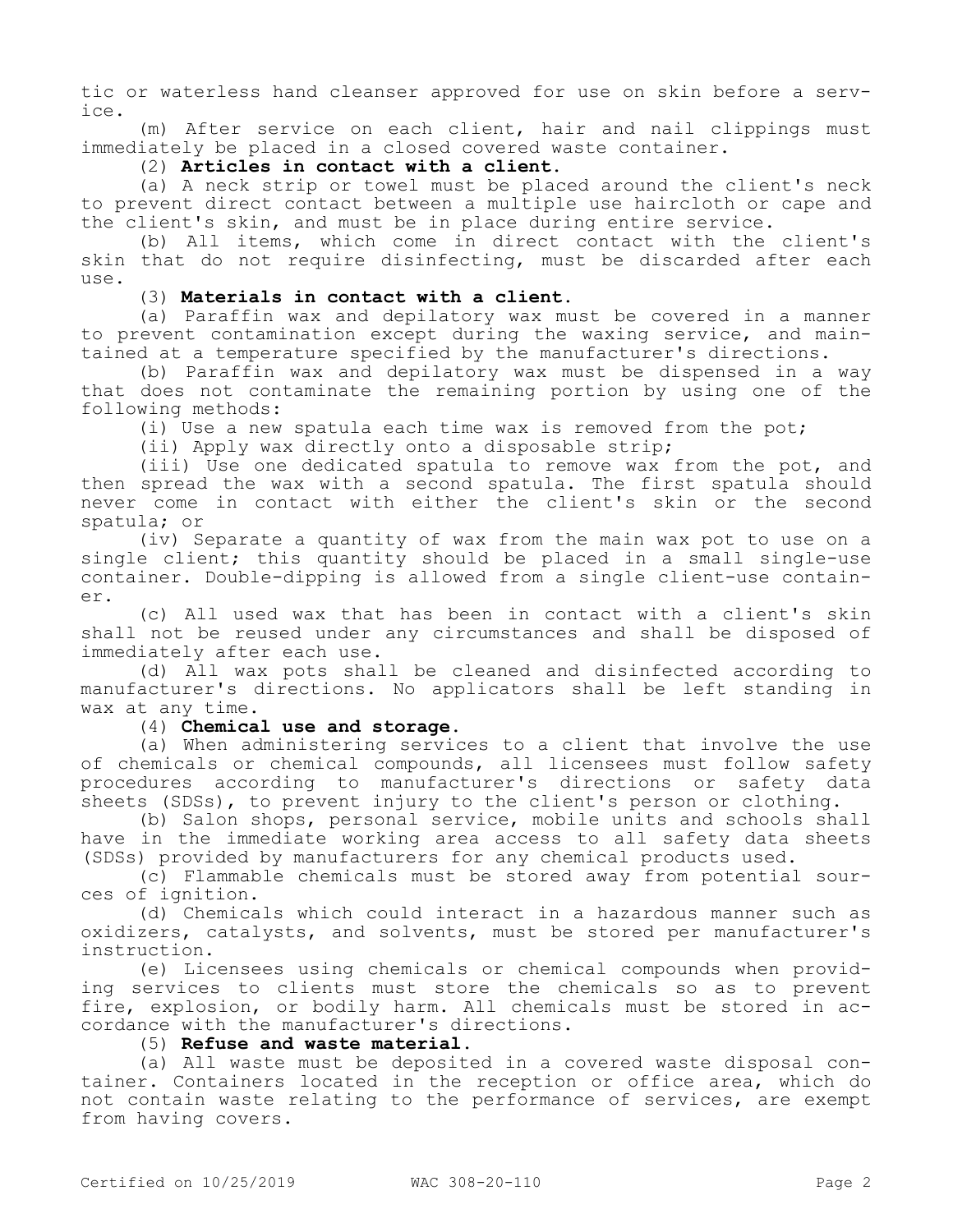(b) All chemical, flammable, toxic or otherwise harmful waste material must be disposed of in the manner required by local hazardous waste management regulations.

(c) All waste containers must be emptied when full. Surfaces of waste disposal containers must be kept clean.

(d) Any disposable sharp objects that come in contact with blood or other body fluids must be disposed of in a sealable rigid (puncture proof) labeled container that is strong enough to protect the licensee, client and others from accidental cuts or puncture wounds that could happen during the disposal process.

(e) Licensees must have sealable rigid containers available for use at all times services are being performed.

(6) **Sanitation/disinfecting.** Environmental Protection Agency (EPA) approved disinfectants are indicated by their registration number on the product label. The product's manufacturer's directions for use shall always be followed.

(a) All tools and implements must be cleaned and disinfected or disposed of after service on each client. Tools and implements not approved for disinfection and reuse under manufacturers' specifications must be given to the client or discarded after service on each client. These tools and implements include, but are not limited to: Nail files, cosmetic make-up sponges, buffer blocks, sanding bands, toe separators or sleeves, orangewood sticks, and disposable nail bits. Presence of used articles in the work area will be considered prima facie evidence of reuse.

(b) When used according to the manufacturer's directions, each of the following is an approved method of disinfecting tools and implements after they are cleaned of debris:

(i) Complete immersion or spray with an EPA-registered disinfectant solution of the object(s) or portion(s) thereof to be disinfected; or

(ii) Steam sterilizer, registered and listed with the U.S. Food and Drug Administration; or

(iii) Dry heat sterilizer, registered and listed with the U.S. Food and Drug Administration, or Canadian certification.

(c) All cleaned and disinfected tools and implements must be stored in a closed nonairtight container or UV sterilizer. UV sterilizers shall be used only for clean storage of already cleaned and disinfected tools and implements.

(d) All disinfecting solutions and/or agents must be kept at manufacturer recommended strengths to maintain effectiveness, be free from foreign material and be available for immediate use at all times the location is open for business and changed daily.

(e) All articles, which come in direct contact with the client's skin that cannot be cleaned and disinfected, must be disposed of in a waste receptacle immediately after service on each client. Presence of these articles in the work area will be considered prima facie evidence of reuse.

(f) Disposable protective gloves must be disposed of after service on each client.

(7) **Disinfecting nonelectrical tools and implements.**

(a) All tools and implements used within a field of practice must be cleaned and disinfected after service on each client in the following order:

(i) **Remove** all hair and/or foreign material;

(ii) **Clean** thoroughly with soap or detergent and water;

(iii) **Rinse** thoroughly with clear, clean water; and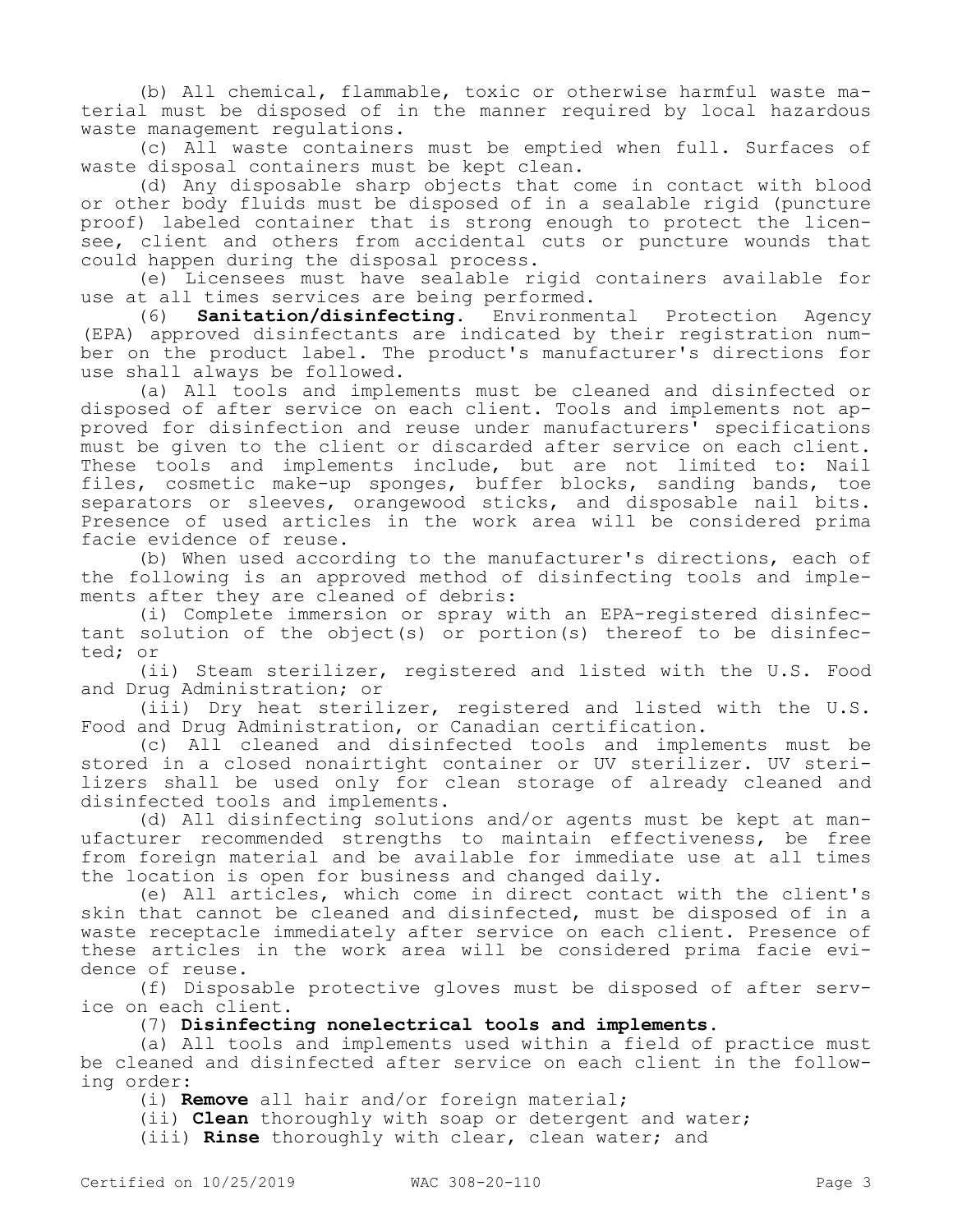(iv) **Disinfect** with an EPA-registered disinfectant with demonstrated bactericidal, fungicidal, and virucidal activity, used according to manufacturer's directions or in a steam sterilizer or dry heat sterilizer under subsection (6)(b)(ii) and (iii) of this section.

(b) Tools and implements without sharp edges or points, including but not limited to combs, brushes, rollers, rods, etc., must be totally immersed in an EPA registered disinfectant according to manufacturer's directions.

(c) Clips or other tools and instruments must not be placed in mouths, clothing, pockets or unclean holders.

(d) A client's personal tools and instruments must not be used in the establishment except when prescribed by a physician.

(8) **Disinfecting electrical tools and implements.** Electrical tools and implements must be disinfected after service on each client in the following order:

(a) Remove hair and/or foreign matter;

(b) Disinfect with an EPA disinfectant specifically made for electrical tools and implements.

(9) **Storage of tools and implements.**

(a) New and/or cleaned and disinfected tools and implements must be stored separately from all other items.

(b) Used tools and implements must be stored in a labeled drawer or container at the work station.

(c) Roller storage receptacles and contents must be cleaned and disinfected and free of foreign material.

(d) Storage cabinets, work stations and storage drawers for cleaned and disinfected tools and implements must be free of debris and used only for cleaned and disinfected tools and implements.

(10) **Cleaning and disinfecting foot spas.**

(a) As used in this section, "foot spa" or "spa" is defined as any basin using circulating water.

(b) After each client:

(i) **Drain** the water from the foot spa basin and remove any visible debris;

(ii) **Clean** the surfaces of the foot spa with soap or detergent, rinse with clean water and drain;

(iii) **Disinfect** the surface with an EPA registered disinfectant according to the manufacturer's directions on the label. Surfaces must remain wet with disinfectant for ten minutes or the time stated on the label.

(c) Nightly:

(i) For whirlpool foot spas, air-jet basins, "pipeless" foot spas and other circulating spas:

(A) **Drain** the water from the foot spa basin or bowl and remove any visible debris.

(B) **Clean** the surfaces of the foot spa with soap or detergent, rinse with clean water and drain.

(C) **Disinfect** - Fill the basin with clean water, adding the appropriate amount of EPA registered disinfectant. Turn the unit on to circulate the disinfectant for the entire contact time according to the manufacturer's directions on the label.

(D) **Drain and rinse** the basin with clean water and allow to air dry.

(ii) For foot spas with filter screens, inlet jets and other removable parts that require special attention during the disinfecting process.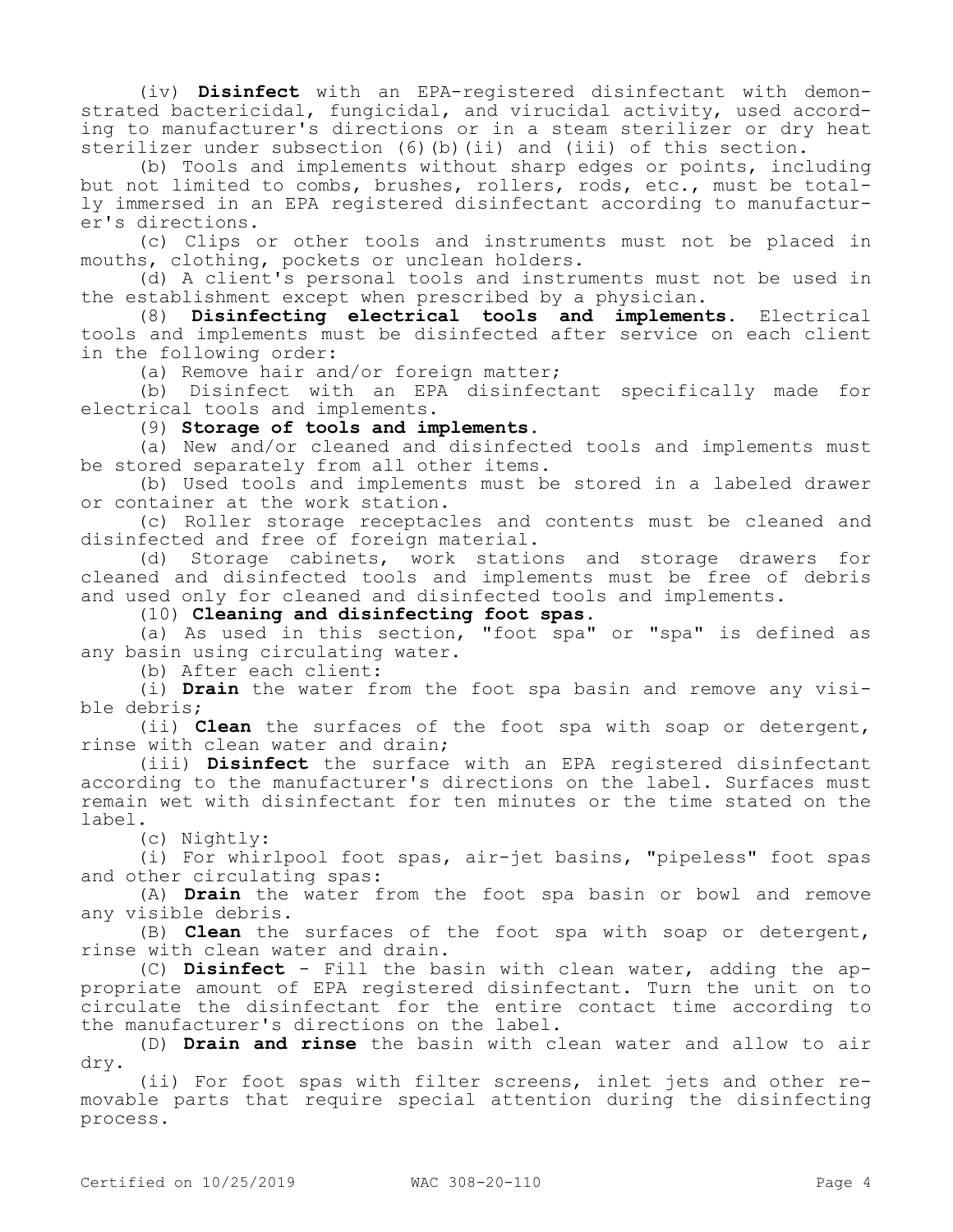(A) **Drain** the water from the foot spa basin and remove any visible debris.

(B) **Remove** the filter screen, inlet jets and all other removable parts from the basin and clean out any debris trapped behind or in them.

(C) **Scrub** the removable parts using a brush and soap or detergent.

(D) **Rinse** the removed parts with clean water and replace them in the basin.

(E) **Clean** the surfaces of the foot spa with soap or detergent, rinse with clean water and drain.

(F) **Disinfect** - Fill the basin with clean water, adding the appropriate amount of EPA registered disinfectant. Turn the unit on to circulate the disinfectant for the entire contact time according to the manufacturer's directions on the label.

(G) **Drain and rinse** the basin with clean water and allow to air dry.

(d) A record must be made of the date and time of each cleaning and disinfecting as required by (c) and (d) of this subsection. This record must be made at the time of cleaning and disinfecting. Cleaning and disinfecting records must be made available upon request by either a client or a department representative.

(e) For simple basins and reusable liners (no circulation):

(i) **Drain** the basin and remove any visible debris.

(ii) **Scrub** the basin with a clean brush and soap or detergent following manufacturer's directions.

(iii) **Rinse** the basin with clean water and drain.

(iv) **Disinfect** basin surfaces with an EPA registered disinfectant following manufacturer's directions. Surfaces must remain wet with disinfectant for ten minutes or the contact time stated on the label.

(v) **Drain and rinse** the basin with clean water and allow to **air dry.**

## (11) **Headrests, shampoo bowls, and treatment tables.**

(a) The headrest of chairs must be cleaned and disinfected after service on each client.

(b) Shampoo trays and bowls must be cleaned and disinfected after each shampoo, kept in good repair and in a clean condition at all times.

(c) All treatment tables must be cleaned, disinfected and covered with clean linens or examination paper, which must be changed after each service on a client.

(12) **Walls, floors, and ceilings.** Walls, floors, and ceilings must be cleaned and disinfected as necessary and kept clean and free of excessive spots, mildew, condensation, or peeling paint.

(13) **Towels, linens, capes and robes.** No towels, linens, or robes shall be used more than once without proper laundering as described in this section.

(14) All towels, linens, capes, robes, and similar items shall be laundered in a washing machine with laundry detergent and chlorine bleach used according to manufacturer's directions for disinfecting purposes. A closed dustproof cabinet with solid sides and a top shall be provided for cleaned towels, linens, capes and robes. A hamper with solid sides or a receptacle that is closed and ventilated shall be provided for all soiled cloth towels, linens, capes and robes and never left overnight.

(15) **Prohibited hazardous substances - Use of products.** No establishment or school may have on the premises cosmetic products contain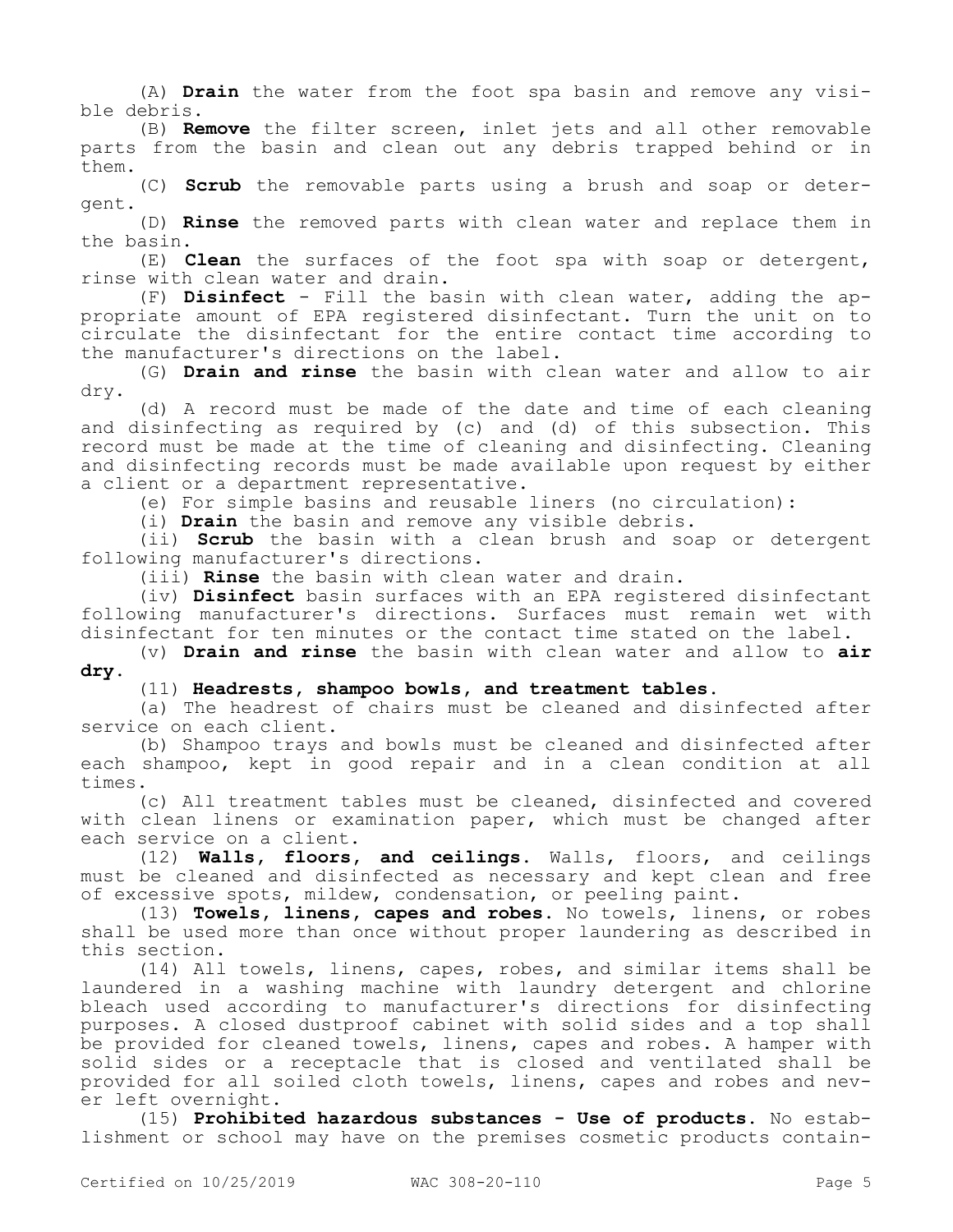ing hazardous substances which have been banned by the U.S. Food and Drug Administration for use in cosmetic products. Use of 100% liquid methyl methacrylate monomer and methylene chloride products are prohibited. No product must be used in a manner that is disapproved by the U.S. Food and Drug Administration.

(16) **Prohibited instruments or practices.** Any razor-edged tool, which is designed to remove calluses.

(17) **Blood spills.** If there is a blood spill or exposure to other body fluids during a service, licensees and students must stop and proceed in the following order:

- (a) Stop service;
- (b) Put on gloves;
- (c) Clean the wound with an antiseptic solution;
- (d) Cover the wound with a sterile bandage;

(e) If the wound is on a licensee hand in an area that can be covered by a glove or finger cover, the licensee must wear a clean, fluid proof protective glove or finger cover. If the wound is on the client, the licensee providing service to the client must wear gloves on both hands;

(f) Discard all contaminated objects. Contaminated objects shall be placed in a sealed plastic bag and that bag must be placed inside another plastic bag and discarded;

(g) All equipment, tools and instruments that have come into contact with blood or other body fluids must be cleaned and disinfected or discarded;

(h) Remove gloves; and

(i) Wash hands with soap and water before returning to the service.

(18) **First-aid kit.** The establishment must have a first-aid kit that contains at a minimum:

- Small bandages;
- Gauze;
- Antiseptic; and
- A blood spill kit that contains:
- Disposable bags;
- Gloves.
- (19) **Restroom.**

(a) All locations must have a restroom available. The restroom must be located on the premises or in adjoining premises, which is reasonably accessible.

(b) All restrooms located on the premises must be kept clean and in proper working order at all times.

[Statutory Authority: RCW 18.16.030 and 43.24.023. WSR 17-19-049, § 308-20-110, filed 9/12/17, effective 10/13/17. Statutory Authority: RCW 18.16.030, 43.24.023, 43.24.086. WSR 16-02-033, § 308-20-110, filed 12/29/15, effective 1/29/16. Statutory Authority: RCW 43.24.023 and 18.16.030. WSR 13-24-042, § 308-20-110, filed 11/26/13, effective 1/1/14; WSR 07-14-066, § 308-20-110, filed 6/29/07, effective 8/1/07. Statutory Authority: RCW 18.16.030, 18.16.280, 43.24.023. WSR 04-05-005, § 308-20-110, filed 2/6/04, effective 3/8/04. Statutory Authority:  $RCW$  18.16.030 and 43.24.023. WSR 03-14-046, § 308-20-110,<br>filed 6/24/03, effective 7/25/03. Statutory Authority: RCW filed 6/24/03, effective 7/25/03. Statutory Authority: RCW 18.16.030(2). WSR 02-04-012, § 308-20-110, filed 1/24/02, effective 6/30/02. Statutory Authority: Chapter 18.16 RCW and RCW 34.05.220. WSR 92-04-006, § 308-20-110, filed 1/23/92, effective 2/23/92. Statutory Authority: RCW 18.16.030. WSR 91-11-042, § 308-20-110, filed 5/10/91,